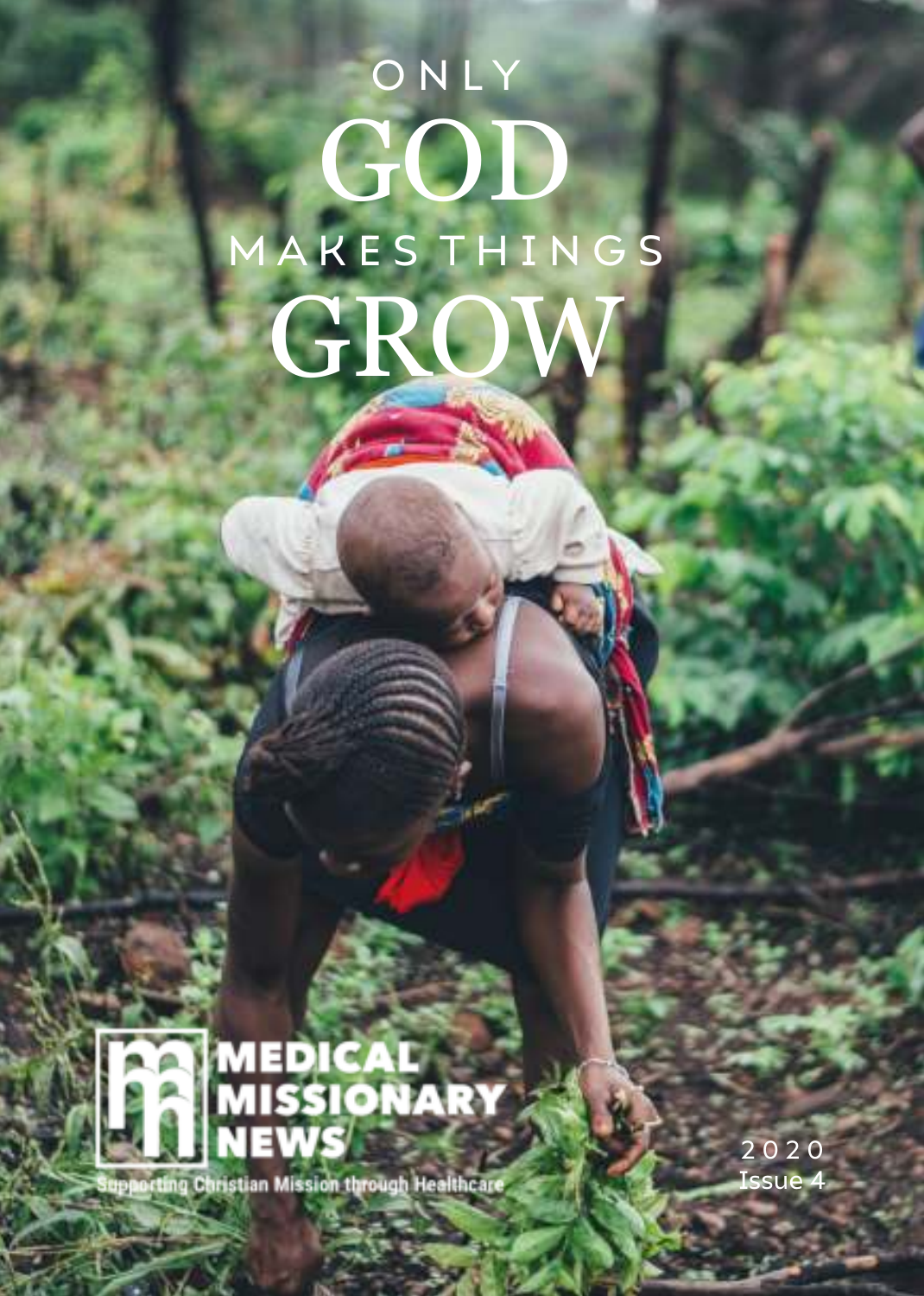## The light  $shines$  in the darkness, and the darkness has not overcome it. John 1:5

We would like to wish you a wonderful Christmas celebrating our Saviour's birth, and, despite the uncertainty of this year, we can take comfort in knowing that He will strengthen us, help us and uphold us with His righteous right hand (Is. 41:10). **<sup>2</sup>**

## **N O T H I N G N E W U N D E R T H E S U N**

ing the London New Years' Eve fireworks display, the last thing on my mind as I pondered the potential of 2020 was that the peoples of the world would be held by the tight grip of a global pandemic! This however, as we all know, has been the sad reality. King Solomon was right, when by inspiration of the Holy Spirit, he penned the words 'There is nothing new under the sun' (Ecc. 1:9). History tells us that we have all been here before. As we look over the history of the world there have been other pandemics e.g. Plague of Galen (AD 165-180) killing an estimated 5 million people, the Plague of Justinian (AD 542-541) killing an estimated 25 million and, perhaps the most well-known of all, the so called 'Black Death' (1346-1353) killing can sometimes be referred to an estimated 70 million people. as the 'loving gambler' as he A

s I, along with thousands For us all, however, these are of others, stood watch-certainly unparalleled times in which we live and yet the days in which we live also provide for us unique ways in which we can serve our Lord. To make this point may I give you an example from history.

> One of the apostle Paul's many friends was a man called Epaphroditus whom we read of in Philippians 2:25-30. Paul clearly held him in high regard as he refers to him as being his brother, fellow worker and fellow soldier (v25), but it is for the fact that he 'risked his own life for the work of Christ' (v30) for which he is most well known. The word 'risked' (paraboleuomai) literally translated means: 'to expose oneself to danger', and on occasion can even be used to refer to gambling. It is for this reason that Epaphroditus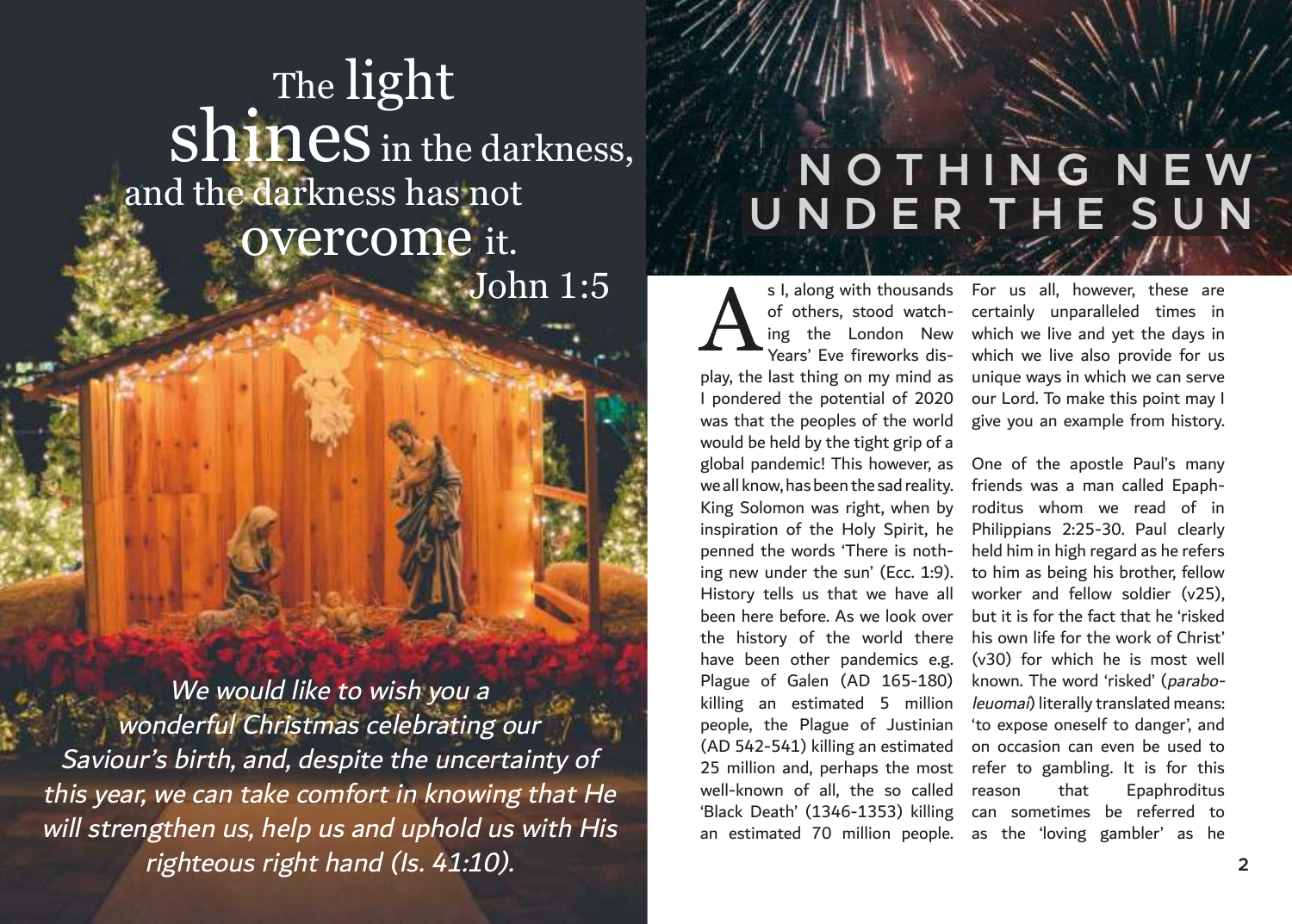was prepared to risk losing that we have recently started his life in service for his Lord. supporting.

If we fast forward to the year AD 252, to the city of Carthage, we find that the people there are living in fear due to the effects of the so called 'Plague of Cyprian', which resulted in the death of thousands with their corpses left lying in the streets because the people refused to touch their bodies and be infected. This resulted in Cyprian, the bishop of Carthage, to call upon the 'parabolani' who, using Epaphroditus as their model, went into the city, risking their lives, ministering to the sick, burying the dead and all the time bearing testimony to the gospel of the Lord Jesus Christ. This had a profound effect upon many of the citizens of Carthage in that many turned from their paganism to embrace Jesus Christ as their Lord and Saviour.

As already mentioned 'there is thanks to Him for what He has done. nothing new under the sun' and this very much is the dual purpose of MMN, namely to provide medical support and help for those in need, and also to make the Lord Jesus Christ known in these individual settings. In this issue of our MMN magazine, the focus is primarily upon 'new projects'

I'm sure that many of us over these last months have found the Psalms to have been of particular help in the sense that, time upon time, the writer shifts his focus from his temporal circumstance on earth to God in heaven where he finds comfort for his soul. One of the great truths of the Psalms, and indeed throughout Scripture, is that God hears our prayers: 'In my distress I called upon the Lord, and cried out to my God; He heard my voice from His temple, and my voice came before Him, even to His ears', (Ps. 18:6). What a wonderful truth that our God hears our prayers and thus, may I challenge us all to not simply glean information from the magazine but also to actively pray for these works so that in the forthcoming days we will be able to give

#### Editorial by Ian Proud (MMN Trustee)



## **MAKING DARKNESS I N T O L I G H T**

### **V I S I O N F O R B A N G L A D E S H**

I home, and was greatly influenced by missionaries' stories. Around the age of eight, I developed a very real desire to 'help children in poor countries'. It wasn't until I was 50 years old that God granted that desire. "You have given him his heart's desire, And have not withheld the request of his lips." Psalm 21:2

I fell in love with the Bengali people on my first visit to Bangladesh. This has only deepened over the years and eventually became the start of my charity: Vision for Bangladesh.

## A LEAP OF FAITH

was born into a Christian with the charity Orbis, to a small In 2006, I went as a volunteer nurse better nursing practice, especially as Muslim Eye Hospital in northeast Bangladesh. The hospital was built by an Ophthalmologist, to help those living in poverty who were going blind. My areas of expertise were Paediatrics, Ophthalmology and theatre technique. Bangladesh has around 40,000 children going needlessly blind through malnutrition, childhood diseases and the need for glasses. The enthusiasm of the staff to learn, and my delight to be there, started an all-consuming desire to return. In 2008, spurred on by the honour of being granted Nurse Of The Year by The Nursing Standard UK, Orbis funded my second visit and my role was to teach and implement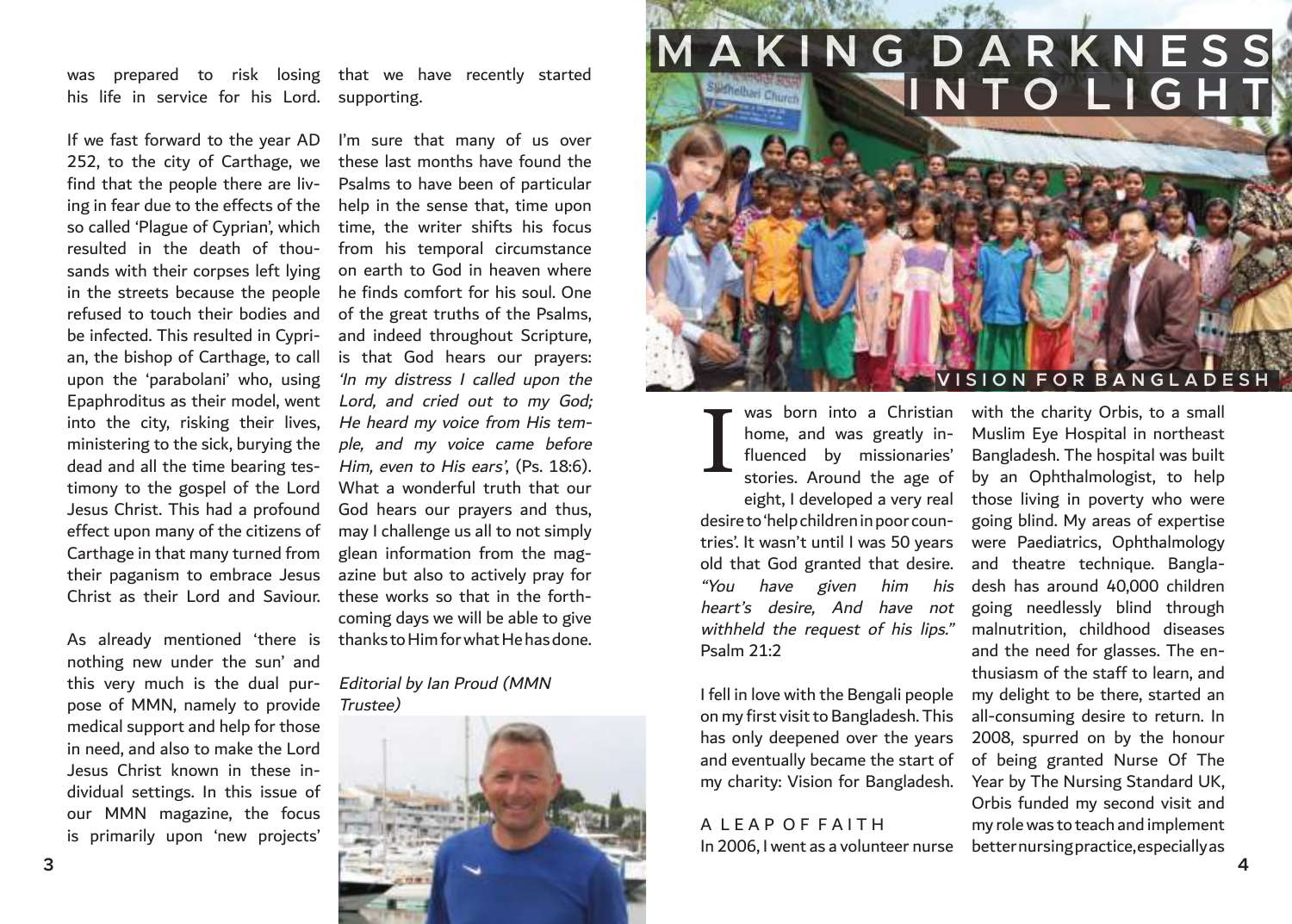the hospital had no trained nurses. By 2010, I was facing a decision. The hospital were asking me to go back again, but Orbis could no longer fund me. I prayed about the big step of returning on my own, and through daily Bible readings was led to two verses in particular.

"Do not withhold good from those to whom it is due, When it is in the power of your hand to do so." Prov 3:27 "Therefore, to him

## who knows to do good and does not do it, to him it is sin." James 4:17

The Bible was clear, and in faith I booked my ticket. That visit, working under my own auspice, I quickly saw an opportunity, of not only teaching nursing, but also to witness as a Christian. At

the staff would come to my room to talk and often the conversation was of a spiritual nature. Still today, the staff often come to talk or for prayer, and through a tract I took in 2010 one nurse has become a Christian, but remains undercover.

A C O U N T R Y I N N E E D Bangladesh is one of the poorest, over populated countries; 95% Muslim, 5% Hindu and 0.5% Christian. It has high illiteracy and fragmented, inefficient healthcare. Over the last 14 years, I have been able to; implement better nursing practice, raise £6,000 to send a 40-foot container of equipment to the hospital, and in 2011 the senior surgeon visited me in the UK to observe western Ophthalmology practice in my own NHS hospital.

GOD WILL PROVIDE

the end of hospital working hours, surgery, they were being turned In 2013, the Bangladesh hospital granted me an Honorary Lifetime Membership; a huge honour for a Christian woman in a Muslim society, and I knew God was asking me for a longer commitment. In 2015, I became increasingly aware that children were going blind through cataracts and, as they were unable to pay towards their sight saving

away. This would lead to a life of these people live in extreme povavoidable blindness. I knew I had to do something. With God's help, I raised £5,000 for 60 children to have surgery. However, the need was ongoing in an expanding society. How did I take that forward? I had no idea, but I knew God knew.

A Christian couple approached identify sight problems in children. me in 2017 saying they would like to help me make the work a recognised charity. We prayed about this, and after various confirmations, and seven Christian trustees, our charity Vision for Bangladesh was registered.

The charity objectives are: to find and fund those children needing sight-saving treatment, to continue to help the hospital in replacing broken equipment and to facilitate extra training. Through the advice of the hospital, and also Ivan Samadder who is a Bangladeshi Christian friend, who has a small witnessing work in the Tea Gardens of Bangladesh, we have identified this as the area God wants us to concentrate on. Within 162 Tea Gardens there are 100,000 workers and their families. Marginalised by society, with no available healthcare, and earning under a dollar a day,

erty. They are Hindu in their belief and have never heard about Jesus.

So in January 2020, we started Project Tea Garden. Mamony, our first key worker, is a Tea Garden girl herself. We have trained her in basic healthcare and how to She is working full-time, knocking door-to-door and seeking out those children going blind and giving mothers basic health and hygiene advice. Ivan Samadder is overseeing her work, and has become integral to managing our work on the ground. His Christian witness in the Tea Gardens over the last ten years has already seen many baptisms, and has gained the respect of the Tea Garden managers.

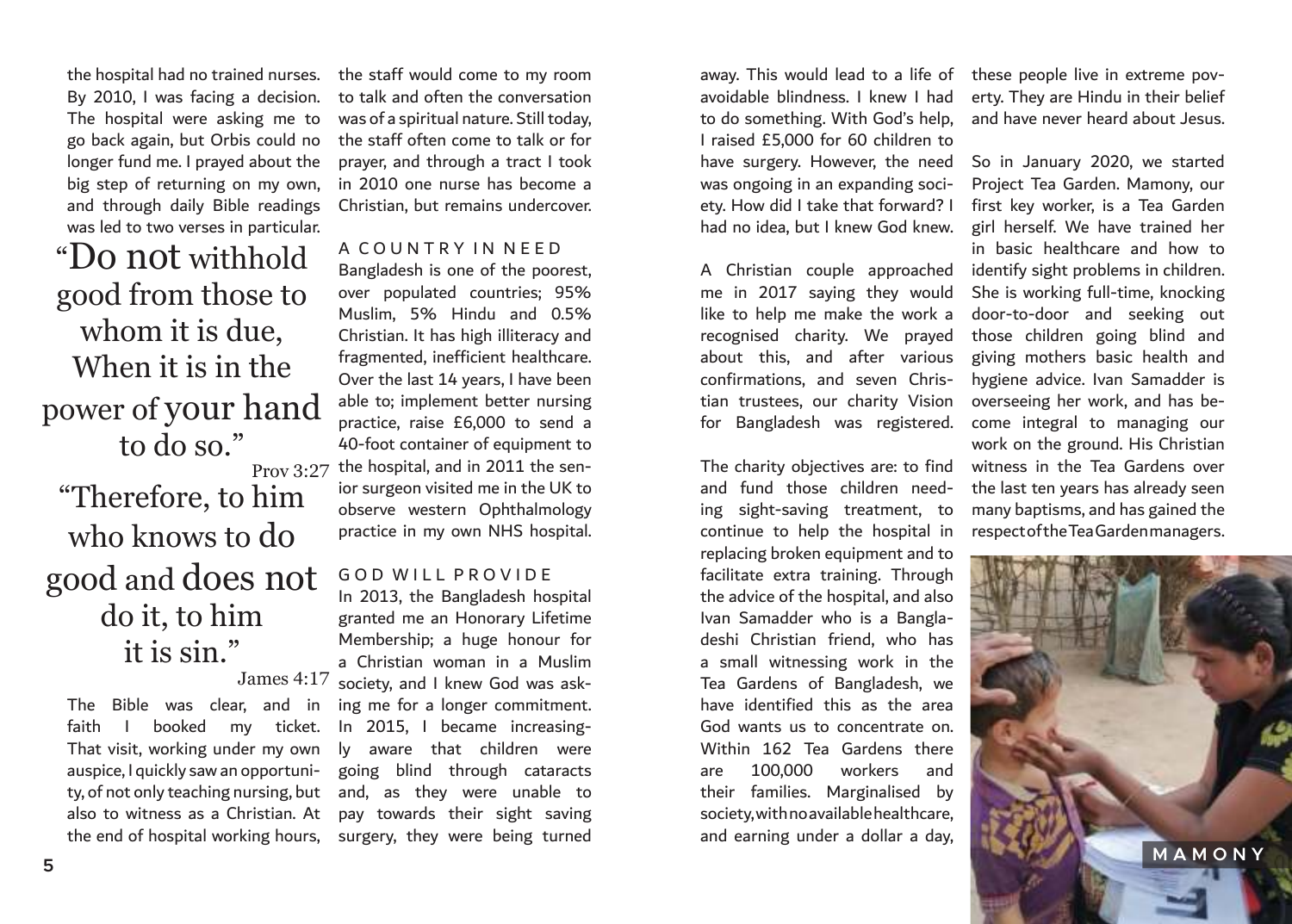help, has taken five minibuses full of children to the hospital, where they have received the necessary sight-saving surgery, treatment or glasses. Today her work is ongoing into a sixth Tea Garden. In the near future we hope to fund health awareness camps in the Tea Gardens and screening camps for those children as yet unseen or missed. Our recent purchase for the hospital was a teaching microscope camera, which relays operation technique onto a TV for junior doctors to learn new skills. Ophthalmologists are a rare breed in Bangladesh and we need to encourage them to stay in the specialty. reach as many as we possibly can.

Since January, Mamony, with Ivan's Please pray that God's blessing, through our medical help, will be poured out on these unreached people as promised through Isaiah:

> "I will bring the blind by a way they did not know; I will lead them in paths they have not known. I will make darkness light before them... These things I will do for them. And not forsake them." Is. 42:16

> Jesus said: "For you have the poor with you always…" The Tea Garden people are some of the poorest people on earth. They need His love in so many ways, and with His help, we will try to

### **T E A G A R D E N C H I L D R E N H A V I N G R E C E I V E D T R E A T M E N T**

# H U N G R Y A N D T H I R S T Y F O R Justice Maker

**C H R I S T I A N F A I T H**

**MINISTRIES**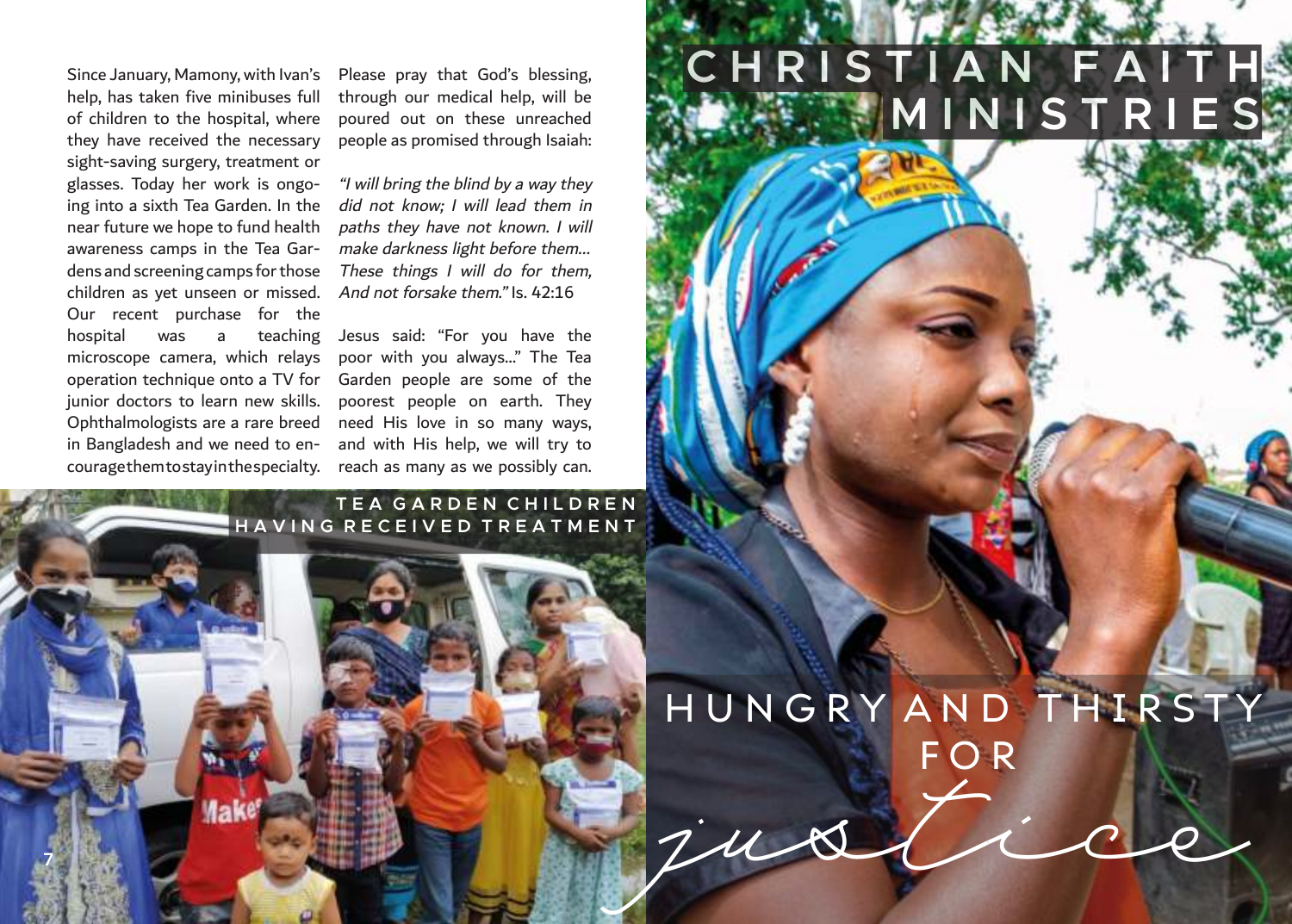haring the gospel and requires peace: people are focused on staying alive when bullets are flying. Two decades of conflict between Muslim Fulani herders and farmers of other people-groups in central and northeast Nigeria has escalated in recent years. Murderous banditry and kidnapping is commonplace, instigated by militant Fulani from further north with sophisticated weapons recruiting local disillusioned youth. Boko Haram Islamist terrorists have decimated our region for 11 years, have killed at least 30,000 people, destroyed infrastructure and livelihoods, left families in abject poverty and multiple millions displaced. Families cannot afford school fees or medical care. Angry, embittered youth without prospects of a better future are recruited to Islamist S



discipling new believers ficked for sex. The government militancy, criminal gangs or trafsends soldiers, but elders know that to prevent recruitment, their youth, Muslim or Christian, need hope.

#### UNITED IN LOVE

As we found ourselves in the middle of brutal conflict, at CFM we searched for answers and found them in the teachings of Jesus. The gospels, written in a similar context, came alive. They caused us to call the elders among our Muslim neighbours and apologise for neglecting the clear instruction of Jesus, for not loving our enemies. Their widows and orphans were in trouble, but we only cared for our own. Their youth were desperate, but we turned away. From this point CFM changed. Beginning with the Healing Justice committee, CFM leaders and Muslim elders worked together to pay hospital bills for victims of Boko Haram bombings, Muslim or Christian, to provide food and shelter for widows and orphans of the attacks and of the retaliation that followed. In the thick of these, even in our immediate neighbourhood, CFM and our Muslim neighbours collaborated to set up Kent Computer Institute to offer free training to Muslim and Christian

youth in skills for the 21st Century. Gradually, things started to change.

### A C C E S S T O E D U C A T I O N

tian Faith Ministries (CFM) is supported by UK registered charity CFM International (CFMI), with three of CFMI's trustees working on the ground at Wurin Alheri, CFM's headquarters near Jos, Nigeria. Our practical peacebuilding work is restoring relationships between devastated Muslim and Christian grassroots communities, allowing the gospel to seep gently into hearts and minds their children, most aged 11 and formerly antagonistic and bitter. above, until families can recover

Nigerian registered NGO Chris-grassroots backgrounds, equip-CFM now runs six collaborative and take the children home again. free-to-user computer training institutes. CFM's Bible school at Wurin Alheri has over 400 enrolled in community pastoral and missions training, most from ping them with practical vocational and computer training, as well as at schools onsite. Over 600 local youth, Muslim and Christian, receive computer training and 300 vocational skills each year for free. CFM run two children's crisis care homes, where extended families of children orphaned in conflict and other tragedy are supported through caring for and educating

# Over 600 you for free. ...receive computer training and 300 vocational ski

**The State**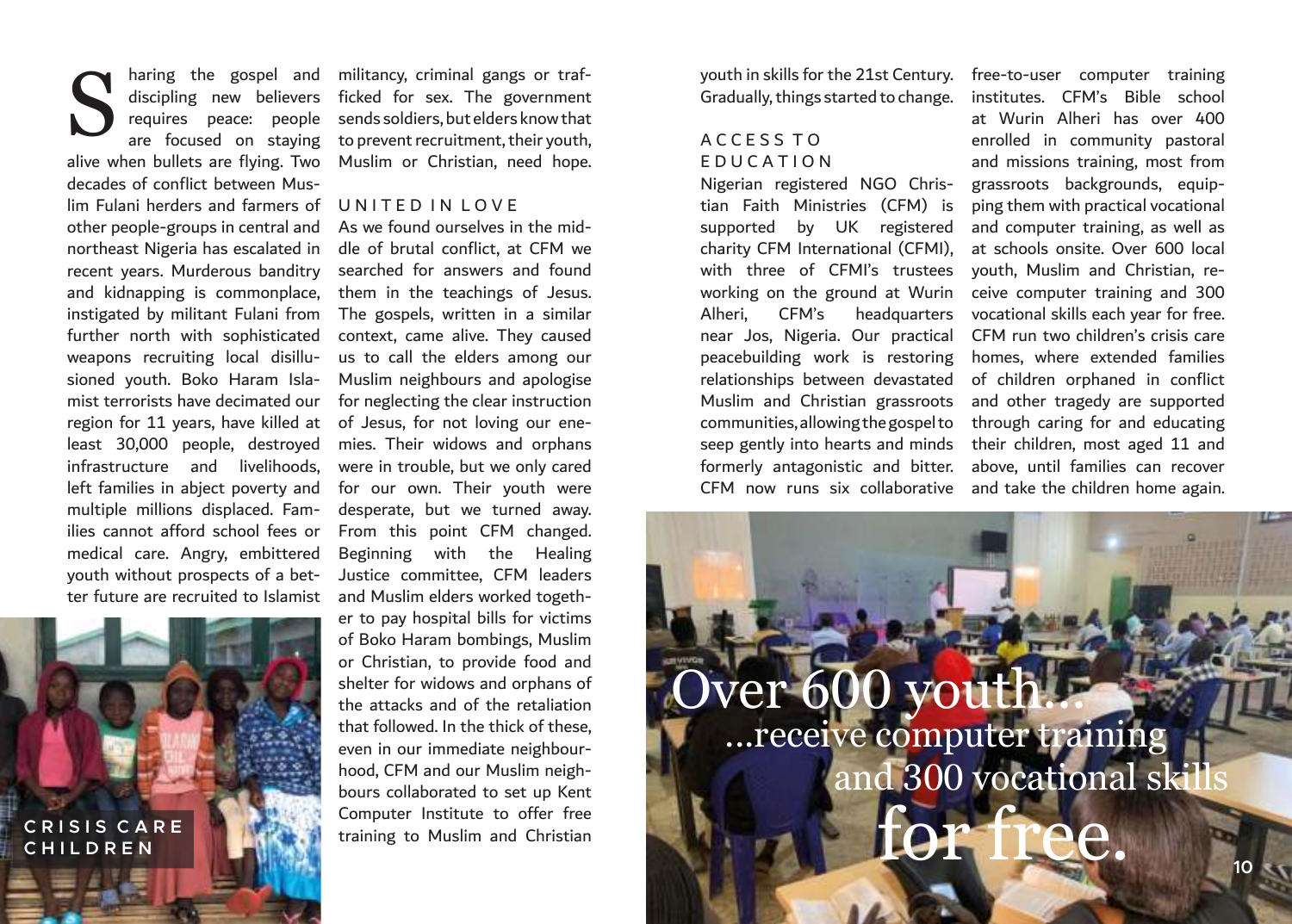

#### **O N - S I T E F O O D P R O D U C T I O N**

The 200 children at Wurin Alheri, and a further 100 at Gwagwalada near Nigeria's capital, Abuja, attend schools onsite, gaining extra tuition to make up for the years of missed education. Over 1,300 children attend CFM's schools. A Discipleship Training Centre provides safe refuge and training for around 60 new Muslim Background believers, often arriving in poor condition after suffering extreme persecution. Rescued child-brides and trafficked girls are among them. Our Muslim neighbours know they are here and have stated, before military officials, that they have a right to change religion and CFM has the right to help them.

The work of Healing Justice committee continues to help widows and their children back on their

feet, Muslim or Christian. Widows join CFM's small business resource training programme, linking them to another microfinance agency, guaranteeing small loans to initiate businesses where there are few jobs. CFM's tractor service provides low cost farming help, with big discounts to help widows grow more food for their families.

#### **HEALTHCARE**

Community care necessitates a clinic, which has grown into a small hospital and diagnostic laboratory to meet the many health needs. The hospital carries a sign, "None Shall be Denied Basic Healthcare". In addition to the home children, disciples, and students of the different schools, community members from the Muslim Fulani village on one side of Wurin

Alheri and the church-going access the hospital, receiving care at a low cost or for free if they genuinely cannot pay. CFM's amazing healthcare team is led by Dr Mark, who, as a young lad, was unable to progress to higher education, so was trained on scholarship in Bible school more than 25 years ago. He later trained as a doctor and combines pastoral with medical care for his patients in this community-centred mission facility.

meeting place for communities who, as recently as 2015, were shooting at each other across CFM's land. Neighbouring Barkin Ladi LGA, where conflict killed over 500 in 2018, has few medical facilities. HIV and Hepatitis ation, the pure hearted children, so

village on the other can both viral drugs and care, particularly B patients can access antiretropreventing mother-to-child transmission, at CFM's hospital, saving them the cost of the journey into Jos city and the stigma of visiting a designated HIV clinic.

This care makes the hospital a team are living out the beatitudes Wurin Alheri, CFM's headquarters, means 'Place of Kindness'. The medical team and all the CFM team demonstrate the loving kindness that is meant to be the evidence we have been there, all the days of our lives (Psalms 23). The whole of Matt 5: blessing those whose spirits are broken in mourning; serving in meekness; hungry and thirsty for justice. Showing mercy and loving-kindness in this way is building peace for the next gener-

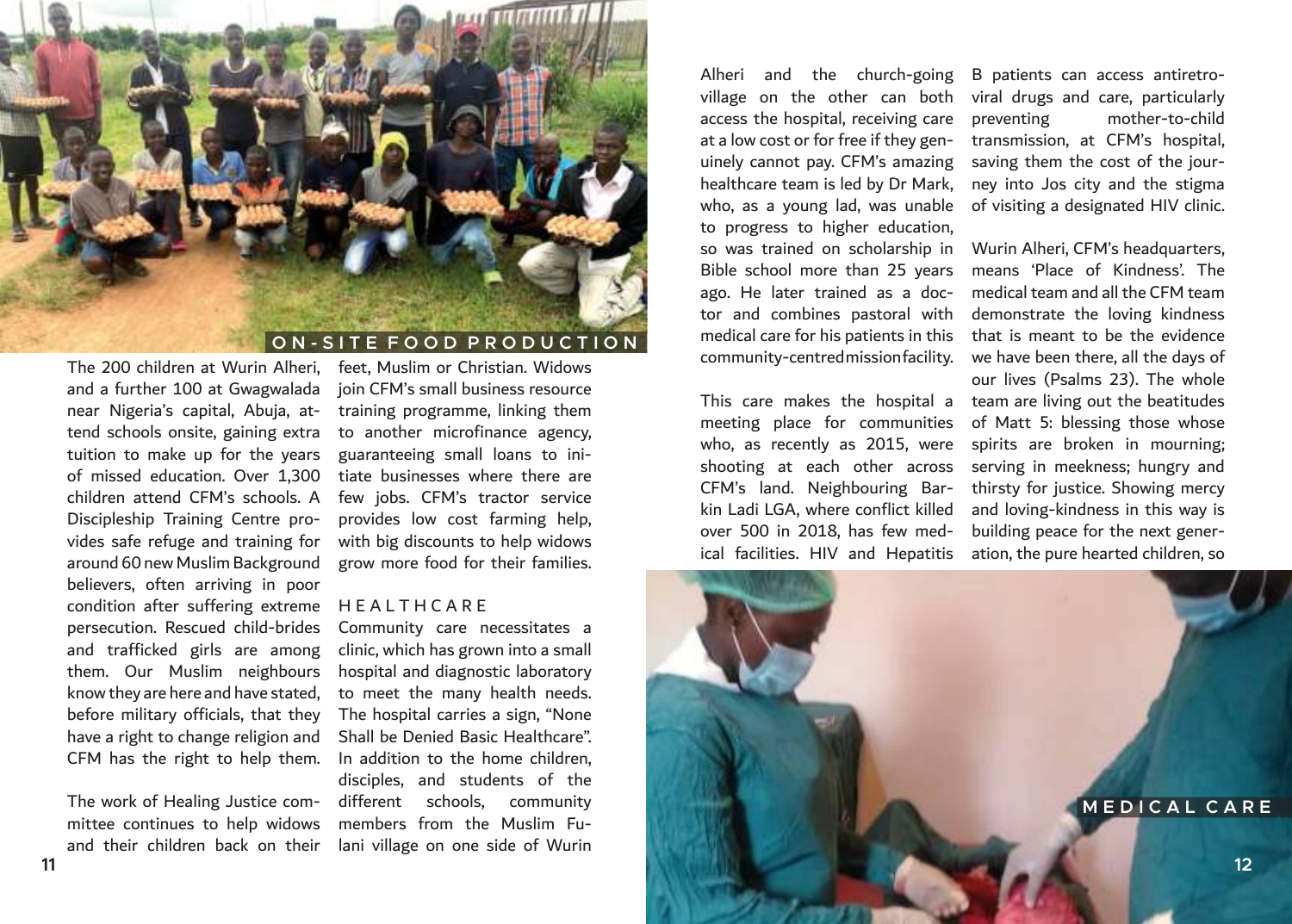that God's will and His kingdom The loss of productivity of

#### A G R I C U L T U R A L A I D

A farming co-operative made up of the Muslim Emir and the Church-going chief, models innovative regenerative farming techniques that reflect how farming was done in former days, with Fulani cattle herders and crop farmers peacefully co-existing in mutual benefit and co-operation. Tree planting at Wurin Alheri and environmental restoration is being closely watched by neighbours seeing soils restored that have previously been decimated by overuse of chemicals, erosion, and conflict, resulting in yields dramatically increasing.

**S C H O O L B U I L D L I N G & V E G E T A B L E** 

can come on earth as in Heaven. Nigeria's northern soils, with steadily decreasing farm yields and poor animal health, while the population increases steadily, has sparked conflict between crop farming and semi-nomadic herding communities. Clashes flare into brutal retaliatory conflict. Baptised with religion, violence is labelled persecution or jihad. Religion is involved, but not directly causative. Sophisticated weapons flood into Africa's Sahel from conflict in Libya, or supplied by avaricious Western arms dealers or arsonists, setting the Sahel in conflagration.

> The answer is in the gospel lived out. It is a slow but sure solution. Through the provision of healthcare alongside education including peacebuilding and reconciliation training, small business, and practical skills, with supported microfinance loans, lives are being transformed. It is a small start for enormous problems, but through training community leaders and pastors, what is modelled at Wurin Alheri is gradually infiltrating other communities, through mission stations and graduates pastoring village churches; the gospel's power will bring change.

**F A I T H A M I D S T** 

#### **B E T H E S D A - K H A N K H O F O U N D A T I O N**

mission among deprived tribal communities in India, particularly in the state of Manipur in Northeast India. For generations, the orphans and named it 'Som-In', tribal people have suffered social alienation, economic hardships, political neglect and spiritual deprivation. Until now, sick people, even from sub-headquarters, have their parents in different circumto be brought to hospital using a stances, such as; HIV/AIDS, ethnic make-shift bamboo stretcher in conflicts, poverty and other unnatthe absence of road connectivity. It ural deaths. We give special focus was such a situation, the one that on holistic development, spiritual I myself experienced, that the Lord maturity, leadership skills, and achas led us to start BKF for the ademic excellence. While one of B

ethesda-Khankho Foun-community by the Gospel of Christ. dation (BKF) was born In this, we express our faith in Christ in 2009 as a response through local culture as reflected to God's call for integral in our name 'Bethesda-Khankho.'

#### B E T H E S D A S O M - I N

**C U L T U R E**

integral transformation of the our girls has completed reading We provide a Christian Home for an indigenous and transforming term which was used in local culture. Our children are from different tribal communities who lost

**G A R D E N**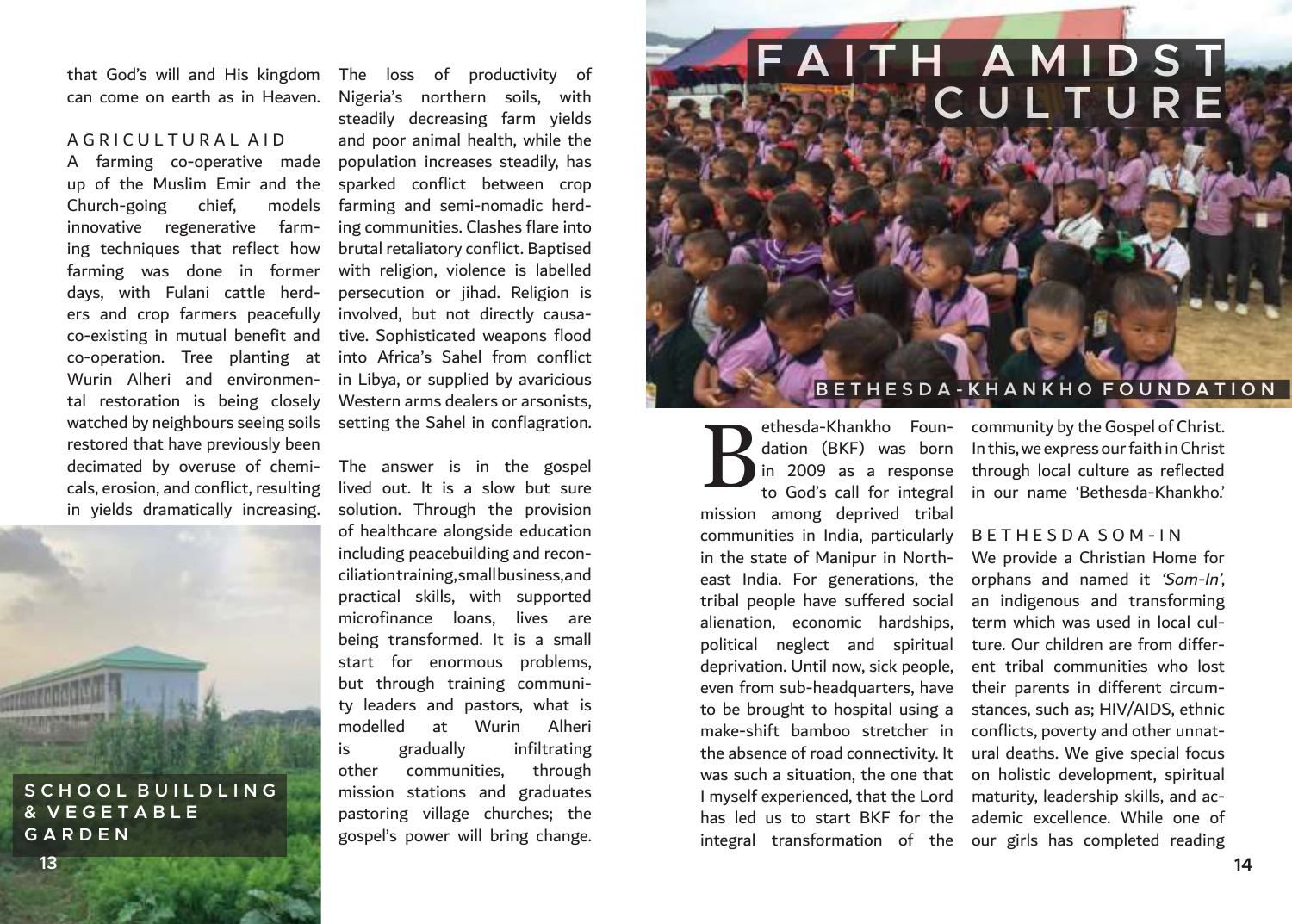the whole Bible this month, oth- their State Board examinations, ers are trying to complete it by the end of the year. In the school, our eldest child is now doing his 10th standard in the school and, hopefully, will be able to join junior college next year. While two of our children who have learning difficulties joined other homes for better care, the rest of them are ed seeing this slowly happen for with us and they are doing very well. They are now somewhere between the ages of 12 and 16. MEDICAL CARE

#### B E T H E S D A A C A D E M Y

This is a school from Pre-School age to class Xth for tribal children. Our motto is: Education for Transformation. Here again, our aim is integral education. We try to discover indigenous values, integrate them with the Christian message and use them as the foundation for the education of our children under the modern education system. We developed text books on indigenous knowledge which includes caring for others, including; nature, promoting human dignity and equality, and love for God and His work of salvation. There are 450 students this year; however, due to COVID-19, we discontinued our usual classes. By God's grace, until now, all our class Xth students, both in 2019 and 2020 have cleared

either in First or Second classes. For Dalit and Tribal children, education in English medium is crucial for survival. English medium schools, grounded in and guided by Christian faith, is what we need here. At Bethesda, this is what we aim to provide and we have startwhich we remain grateful to God.

Although we conduct medical camps for the community every year, our organised and official medical ministry started in 2019 when we inaugurated our UNAU Diagnostic Centre. Our vision is to provide precise and accurate diagnosis to patients, who are the poor, and often suffer neglect and unfair treatments. To do this, we hired only trained lab technicians and apply Christian principles of love, care and support as the reflection of God's love. We also keep Bibles in different languages for those who need them, as well as offering spiritual support. At our Diagnostic Centre, we do all routine blood tests and thyroid function tests. As well as activities at the centre, we conduct mobile medical camps in the villages, as and when possible. Assuming

camp at Henglep Sub-divisional centre (80km distance from town) before winter, at which we also wish to distribute blankets.

#### B E T H E S D A K H A N K O INSTITUTE (BKI)

BKI is a centre for Integrated formal degrees in contextual theological studies at university levour first Postgraduate Diploma programme in Indigenous Studies under a state university with six students who are already in Christian ministries. Other lectures, conferences, research and publication. Our forthcoming book continues. Voices from the Margins will be published by the end of this year.

#### C H A L L E N G E S A N D O P P O R T U N I T I E S

Like every country in the world, we continue to invent and re-invent our identity as a nation. Since our present government came to the midst of challenges and risks. power in 2014, there has been a

we acquire the funds, our next strong move and changes to make plan is to conduct a big medical India one nation, one culture and Studies for both formal and in-in this new situation in a way that is one religion. While this will make India a homogenous nation and 'stronger' (if the vision succeeded), it will put minority communities into a very difficult situation. This definitely demands divine wisdom to discern the time and courage to embrace what God wants us to do not hurting the feelings of others.

el. In September, we launched The new structure put in place activities include: organising public medical equipment while it is will make it increasingly harder to sustain partnerships with others in the ministry. Therefore, if we are in a position, it is important to concentrate on infrastructure and possible so that the work of God

> No matter how the world may change and how that change hits hard theological conviction, it is only the love of God that saves us all. The only important matter is our commitment to that truth and our boldness to hold onto that truth in

**15 S T A F F T E A M**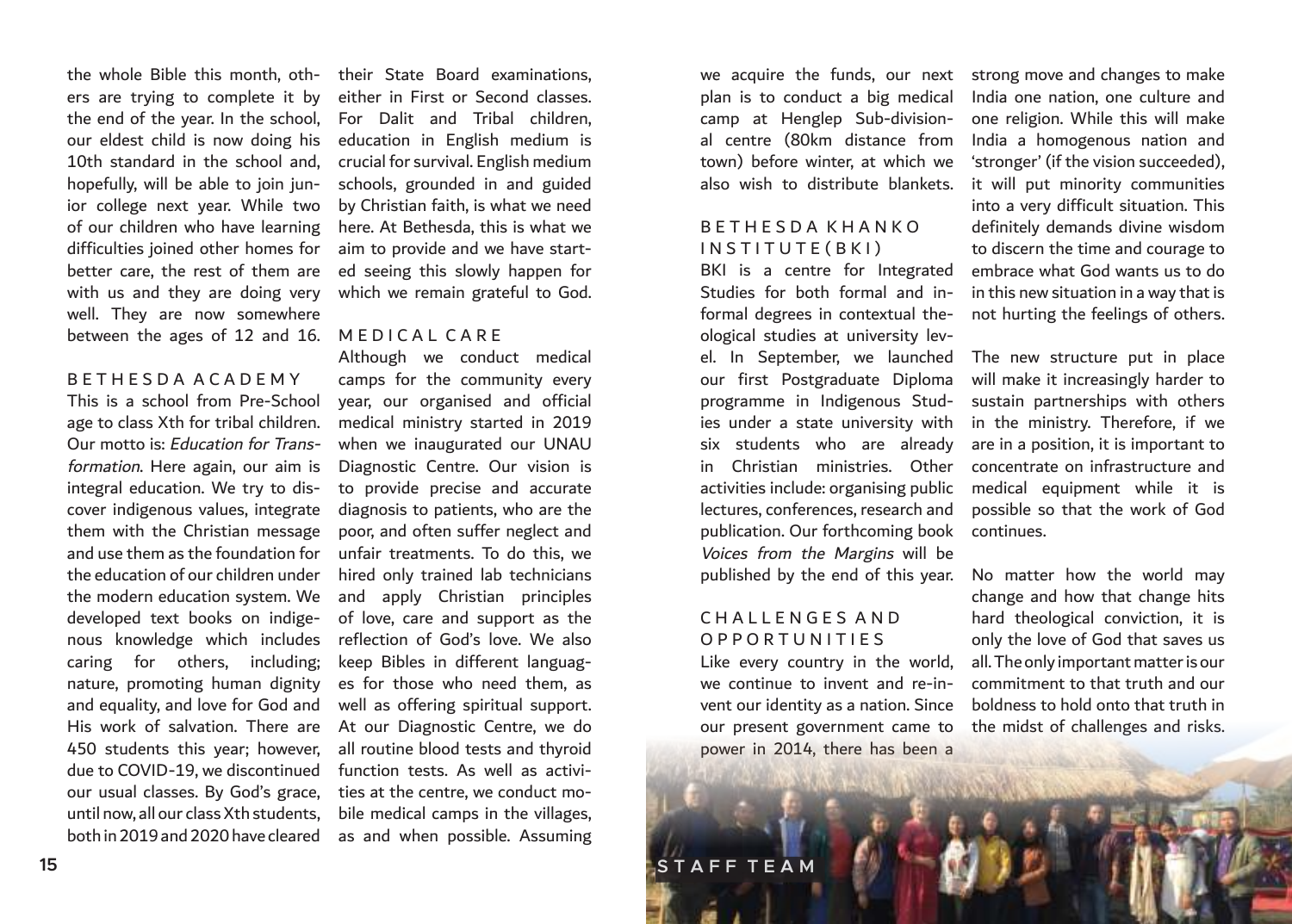## **E N E T W O R K O P R I**

he world of healthcare that are educational for stuof communication mean that in-are usually Christians, this is not creasing links and networks are being created between believers in developed and developing countries without the intermediary of traditional mission agencies. T

tional Medical Education, is an international network of doctors, nurses and other healthcare professionals involved in healthcare education. Together PRIME seek to use the opportunities provided by healthcare teaching for holistic mission. It enables those with skills and experience in healthcare teaching in the UK centred educational methods, while and other countries to link with

mission continues to dents, healthcare teams and change. Today's electron-faculty members. Although the ic systems and speeds key partners in host countries PRIME, Partnerships in Interna-spective in delivering healthcare. always the case, and some links have been forged with those of other faiths or no faith, who share a commitment to compassionate, whole-person care, high ethical standards, and a spiritual per-

partners to provide programmes participants, which has proved to PRIME's vision is to spread God's values by delivering healthcare education around the world, reclaiming the ground captured by secularism, communism, and other godless value systems in the last few decades. It also seeks to model and teach good learner demonstrating Christ-likeness to

#### HOLISTIC CARE

Teaching whole-person over the past 15 years, PRIME cal causes and manifestations of have been privileged to be able to disease, resulting in treatments explore, with others of many different cultures, the key issues of whole-person care. There has been a well-established Christian ethos of care, but have we really thought out the correlation between how God views the person and how healthcare professionals developed and developing nations view their patients? Do we need to throw off some of the shackles of secular humanist thinking imposed on our profession since the Enlightenment in order to practice healthcare in a way that approaches how Jesus modelled such care? How do we teach such things within the context of the generally humanistic institutions within which we find ourselves in most of the world?

PRIME have come to realise that P R O G R A M M E S the answers to these questions In an average year, 80 PRIME tutors

be a powerful educational tool. Australia as they are in Africa, Eastern Europe and Asia. The western medical model has largecare ly concentrated on the biophysibeing largely physical and chemical. Undergraduate education in healthcare reflects this. The huge psycho-spiritual dimensions of disease have been widely unrecognised and ignored until recently. Patients in both are turning back to 'alternative therapists' and faith healers who seemingly offer help in this direction.

> Communication skills are now included in the teaching curricula in 'developed' nations but very rarely in most developing nations. Even so, the teaching of the whole-person dimension is still largely ignored.

are just as relevant in UK, USA and deliver 76 programmes in around

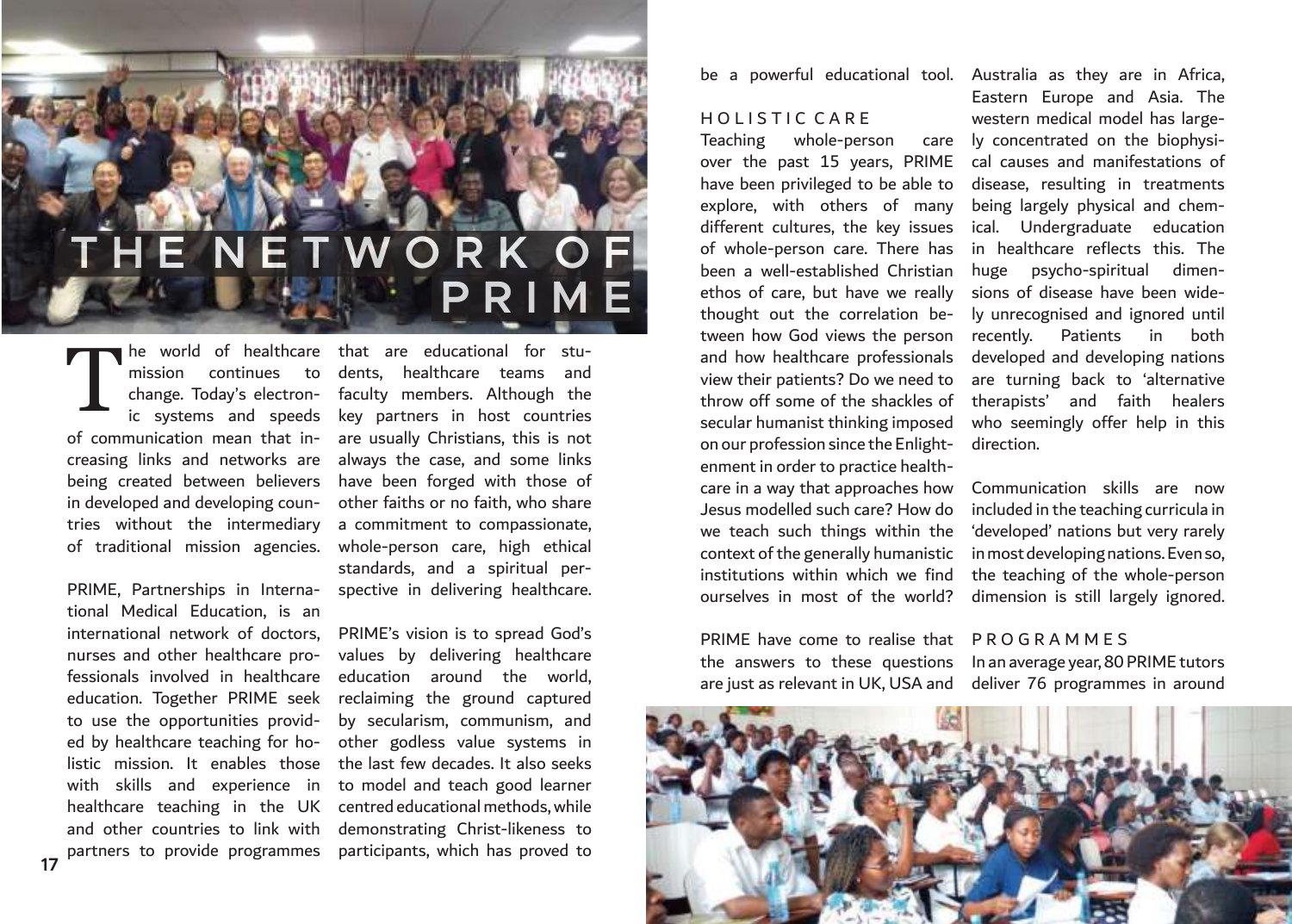## Jesus. ...teaching healthcare students... to practice and teach  $\operatorname{healt}$ which reflects the image of

25 countries across Europe, Africa, Asia, Oceania and South America, and has Network Members in around 60 more. Over recent years partnerships have developed with healthcare professionals and educators throughout the world who share the same ideals and zeal to see God's love, and His view of the patient, become fully established within healthcare education. Staff continue to train and mentor local PRIME tutors to incorporate whole-person care in their own professional and teaching activities. This will enable whole-person care to become embedded in healthcare education long after the them suitable for the new ways of original team has returned home.

of PRIME's ministry is teaching healthcare students and pro- sion Without Burnout' and ' fessionals to practice and teach healthcare which reflects the image of Jesus. To do this however, maintain compassion and resilall involved need to develop their own spiritual resources. After all, Jesus felt strength go out from G E T I N V O L V E D withdrew to the hills to pray all night to his Father and prevent burnout. www.prime-international.org

#### $CO V 1D - 19$

Another growing, but vital, part professionals. New resourc-The global Coronavirus pandemic has impacted members of the PRIME network and our teaching programmes significantly. The risks of gathering together for teaching remain high and healthcare professionals are preoccupied providing patient care. As a result, little face-to-face teaching is taking place. After a period of abeyance during the onset of the pandemic, we are pleased that many of our PRIME programmes are moving to, or making plans to move to, online teaching platforms such as Zoom. Our core teaching materials are being repurposed to make working and we are developing new materials to support healthcare es include our 'Compas-Values Added' programmes, both of which seek to support and ience in healthcare professionals.

Him when he healed and was so If you are working in a situation tired after a busy 'clinic' that He where you feel input from PRIME restore his reserves, reconnect with port or work, please get in touch: would be helpful or you would like to find out more or sup-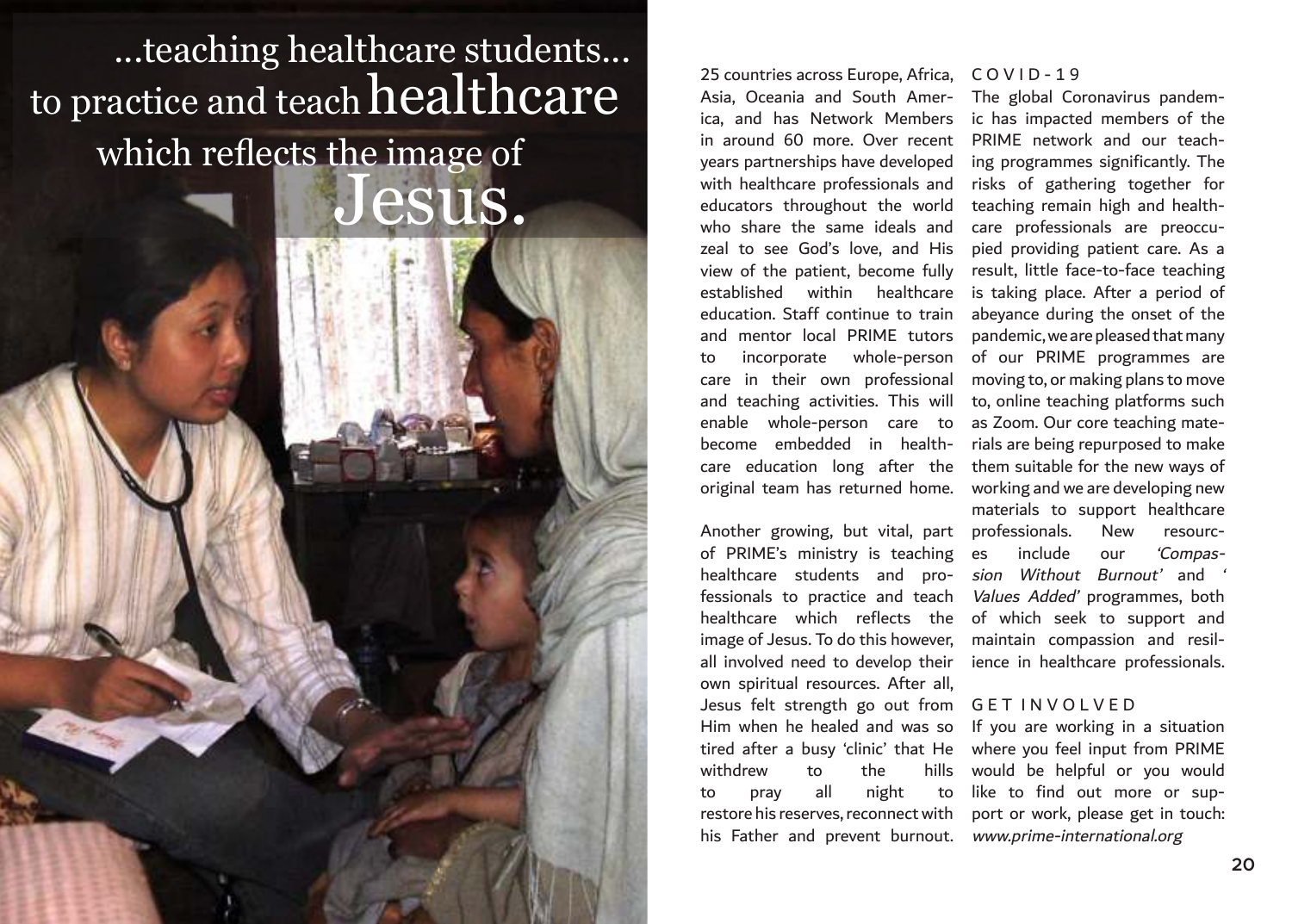





### SHELTER OF HOPE.  **K E N Y A**



On a regular basis we; make communities aware of diseases and how they can be prevented, offer healthcare services to the community, and provide access to water, sanitation and hygiene.

The specific healthcare we offer is for outpatient disease diagnosis and treatment, as well as to offer free treatment services to orphans, vulnerable children and the elderly. We provide access to psycho-social care and HIV & AIDS testing, as well as offering counselling services. We try to offer in-patient services, but can only do this for a limited number.



## How do you do it?

We educate people in healthcare and through our community health volunteers encourage good hygiene practices. Our clinic offers healthcare services to the local community.

When we can, we offer free medical services to those in the community who could otherwise not afford treatment. We also offer subsidised care to those in need. We offer free clean water where the community can get drinking water, this is based within our clinic facility. We also provide regular water tablets

## What impact have you had?

Through the services we offer, disadvantaged orphans, vulnerable children, widows and the elderly have access to basic health services. We have improved knowledge of disease awareness and control through educational discussion forums. Access to clean water has improved quality of life of community members. By being able to reach out to the community, more souls have turned to Christ during free medical camps and evangelistic outreach. We have also seen transformation in the lives of the vulnerable we have taken care of, by reaching out practically we have been able to share with these people spiritually.

## What are some of your biggest challenges?

The small size of our clinic affects the services we can provide, so there is need to expand the clinic. There are sometimes drug shortages, which hinder the services we are able to deliver. There is a lack of a well-equipped medical laboratory and we currently have limited trained staff. The clinic is run by two individuals who work in a day and night shift, but there is occasional help from volunteer teams. For the future there is a growing need from vulnerable orphans, widows and the elderly who will have financial implications on the clinic. Schools are now resuming after the COVID-19 lockdown and there is a need for hand sanitisers and face masks.

to targeted poor community members. **21 22**Please pray for the post COVID-19 response and for a recovery plan for the medical clinic. We ask for God's provision to fulfil the vision of our clinic expansion to allow us to support more people in the local community. Please pray for the peace and safety of orphans, vulnerable children, widows and the elderly who are within our care. We also ask for prayer for the success of a planned free medical camp to take place before the end of the year.

How can we be praying?